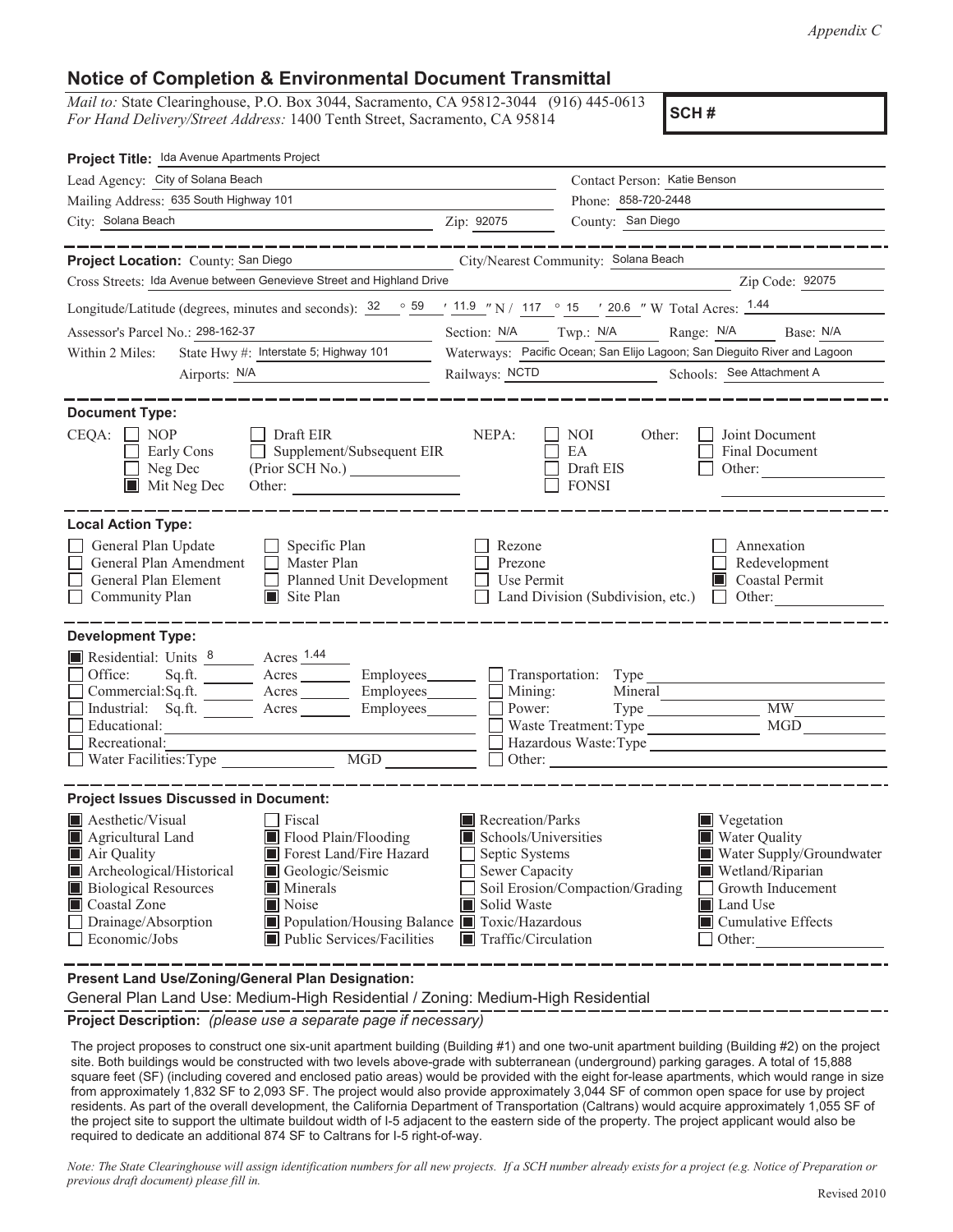### **Reviewing Agencies Checklist**

| Lead Agencies may recommend State Clearinghouse distribution by marking agencies below with and "X".<br>If you have already sent your document to the agency please denote that with an "S". |                                             |              |                                                     |  |  |  |
|----------------------------------------------------------------------------------------------------------------------------------------------------------------------------------------------|---------------------------------------------|--------------|-----------------------------------------------------|--|--|--|
| X                                                                                                                                                                                            | Air Resources Board                         |              | Office of Historic Preservation                     |  |  |  |
|                                                                                                                                                                                              | Boating & Waterways, Department of          |              | Office of Public School Construction                |  |  |  |
|                                                                                                                                                                                              | California Emergency Management Agency      |              | Parks & Recreation, Department of                   |  |  |  |
|                                                                                                                                                                                              | California Highway Patrol                   |              | Pesticide Regulation, Department of                 |  |  |  |
| X —                                                                                                                                                                                          | Caltrans District # 11                      |              | Public Utilities Commission                         |  |  |  |
|                                                                                                                                                                                              | Caltrans Division of Aeronautics            | $X \quad \_$ | Regional WQCB # 9                                   |  |  |  |
|                                                                                                                                                                                              | <b>Caltrans Planning</b>                    | $x \sim$     | Resources Agency                                    |  |  |  |
|                                                                                                                                                                                              | Central Valley Flood Protection Board       |              | Resources Recycling and Recovery, Department of     |  |  |  |
|                                                                                                                                                                                              | Coachella Valley Mtns. Conservancy          |              | S.F. Bay Conservation & Development Comm.           |  |  |  |
| $X \sim$                                                                                                                                                                                     | <b>Coastal Commission</b>                   |              | San Gabriel & Lower L.A. Rivers & Mtns. Conservancy |  |  |  |
|                                                                                                                                                                                              | Colorado River Board                        |              | San Joaquin River Conservancy                       |  |  |  |
|                                                                                                                                                                                              | Conservation, Department of                 |              | Santa Monica Mtns. Conservancy                      |  |  |  |
|                                                                                                                                                                                              | Corrections, Department of                  |              | <b>State Lands Commission</b>                       |  |  |  |
|                                                                                                                                                                                              | Delta Protection Commission                 |              | <b>SWRCB: Clean Water Grants</b>                    |  |  |  |
|                                                                                                                                                                                              | Education, Department of                    |              | X SWRCB: Water Quality                              |  |  |  |
|                                                                                                                                                                                              | <b>Energy Commission</b>                    |              | <b>SWRCB: Water Rights</b>                          |  |  |  |
| $X \sim$                                                                                                                                                                                     | Fish & Game Region # 5                      |              | Tahoe Regional Planning Agency                      |  |  |  |
|                                                                                                                                                                                              | Food & Agriculture, Department of           | X.           | Toxic Substances Control, Department of             |  |  |  |
|                                                                                                                                                                                              | Forestry and Fire Protection, Department of | X            | Water Resources, Department of                      |  |  |  |
|                                                                                                                                                                                              | General Services, Department of             |              |                                                     |  |  |  |
|                                                                                                                                                                                              | Health Services, Department of              |              |                                                     |  |  |  |
|                                                                                                                                                                                              | Housing & Community Development             |              |                                                     |  |  |  |
| $\mathsf{X}$                                                                                                                                                                                 | Native American Heritage Commission         |              |                                                     |  |  |  |
| Local Public Review Period (to be filled in by lead agency)<br>Starting Date June 3, 2022<br>Ending Date July 5, 2022                                                                        |                                             |              |                                                     |  |  |  |
| Lead Agency (Complete if applicable):                                                                                                                                                        |                                             |              |                                                     |  |  |  |
| Consulting Firm: Michael Baker International                                                                                                                                                 |                                             |              | Applicant: KNN Management LLC                       |  |  |  |
| Address: 9755 Clairemont Mesa Boulevard, #100                                                                                                                                                |                                             |              | Address: 1280 Hoover Street                         |  |  |  |
| City/State/Zip: San Diego, California 92124<br>Contact: Bob Stark                                                                                                                            |                                             |              | City/State/Zip: Carlsbad, CA 92008                  |  |  |  |
|                                                                                                                                                                                              | Phone: 760-476-9193                         | Phone:       |                                                     |  |  |  |
|                                                                                                                                                                                              |                                             |              |                                                     |  |  |  |
| Digitally signed by Katie Benson<br>Date: 06/02/2022<br>Khunson<br><b>Signature of Lead Agency Representative:</b><br>Date: 2022.06.02 10:21:59 -07'00'                                      |                                             |              |                                                     |  |  |  |

Authority cited: Section 21083, Public Resources Code. Reference: Section 21161, Public Resources Code.